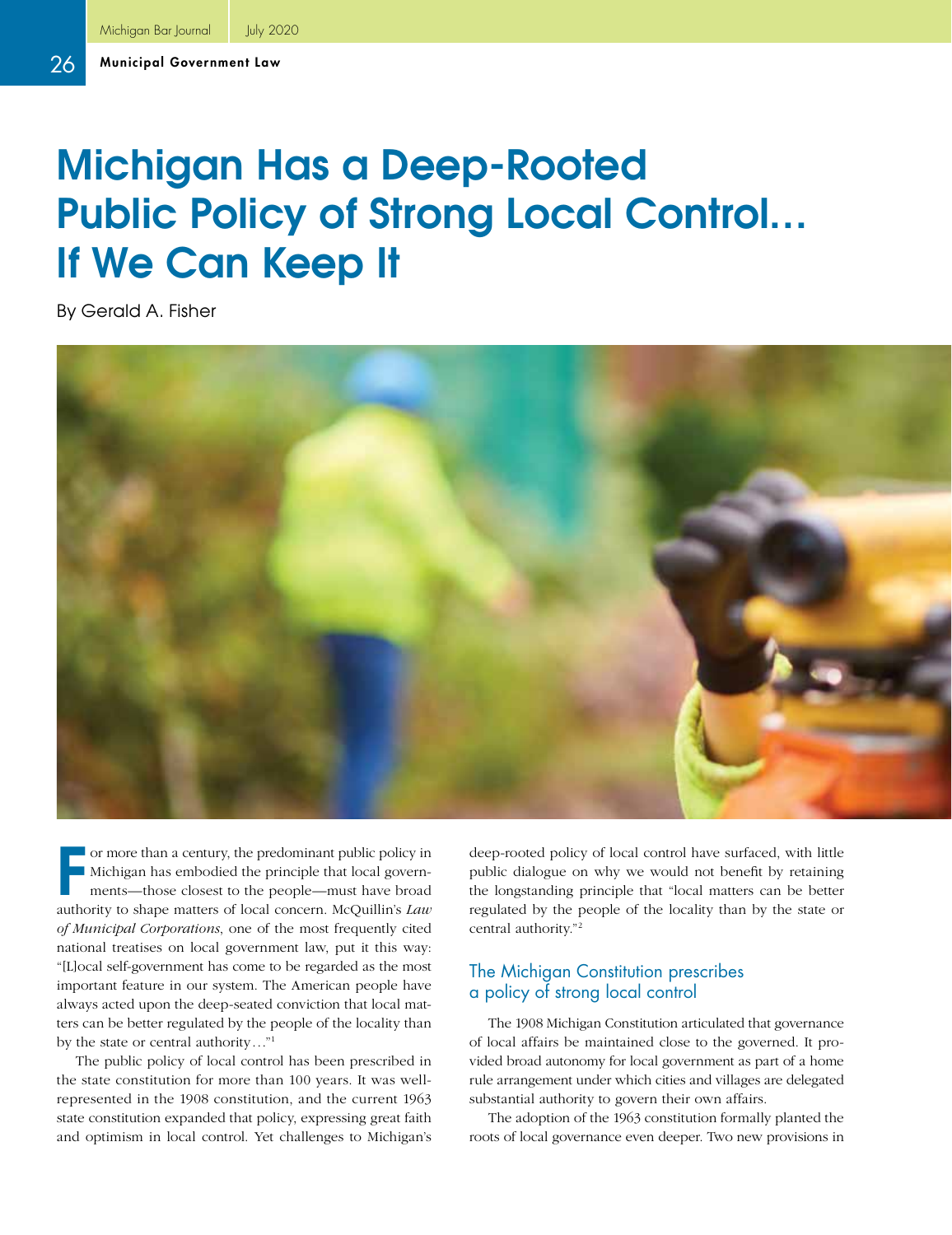## At a Glance

The public policy of local control has been prescribed in the state constitution for more than 100 years and has been recognized in decisions of the court, inspiring many Michigan municipalities to creatively define their local character. The legislature has recently removed to state control important matters of local concern, raising the question of whether we will be able to maintain the benefits of local control.



the 1963 constitution serve as exemplars of Michigan's policy. First, Article 7, § 22 recognizes wide authority for cities and villages in the adoption of local ordinances. The Constitutional Convention comment on this section reads: "This...revision... reflect[s] Michigan's successful experience with home rule. The new language is a more positive statement of municipal powers, giving home rule cities and villages full power over their own property and government, subject to this constitution and law."3

Second, the 1963 constitution added an entirely new § 34 to Article 7, providing in part that "[t]he provisions of this constitution and law concerning counties, townships, cities and villages shall be *liberally construed in their favor*." (Emphasis added.) Where ambiguity arises in the scope of a delegation, the law should be interpreted as placing its faith and confidence in local control.

#### Court decisions have affirmed the state's policy of local control

Three years after the 1963 constitution was approved, the Michigan Supreme Court in *Brouwer v Bronkema* reflected on the state's long history of local control, observing that "in Michigan, attention would have to be focused...upon our own traditions and historical regard for local self-government so ably expressed by the Justices of the Cooley Court" in opinions written in the 1870s.<sup>4</sup>

The United States Supreme Court decided a 1974 zoning case in which Justice Thurgood Marshall, while dissenting with regard to the effect of a particular village zoning regulation, made the following affirmation of local control: "[Local zoning] is one of the primary means by which we protect that sometimes difficult to define concept of quality of life."5

As recently as 2016, the Michigan Supreme Court interpreted the state constitution as reflecting a strong policy of local control. In *Associated Builders & Contractors v City of Lansing*, the Court held that the 1963 constitution not only affirmed but, in fact, expanded the Michigan policy of local control. Without equivocation, the Court pointed out that the language added to the constitution in 1963 "expresses the people's will to give municipalities even greater latitude to conduct their business."6

### Local control in the balance

There is sincere concern on the part of local government interests that the policy of local control is not being implemented as intended in the 1963 constitution. Conversely, others argue that technology and other factors encourage greater centralized control.

The state legislature certainly has the raw power to determine the general bounds of local government authority. Nevertheless, on matters of local concern, the constitutional history outlined above reveals long adherence to the deep-rooted Michigan public policy in favor of local control for the state's nearly 2,000 municipalities.

Under the state's constitutional model of local control, each Michigan municipality has the opportunity to establish and promote its unique character. Michigan is blessed with natural beauty. Indeed, the state motto is: "If you seek a pleasant peninsula, look about you."7 Local control has enabled and inspired many communities to creatively augment their natural assets and define their senses of "place," in part by applying distinct land planning and zoning. Many people have been drawn to live, work, and play in the destinations created in this process. Would centralization of planning and zoning leave communities with sufficient control to maintain the features that attracted their residents and continue to enrich our "pleasant peninsula?" Or would monolithic regulation ultimately dilute the ability of municipalities to establish their own distinctive brands?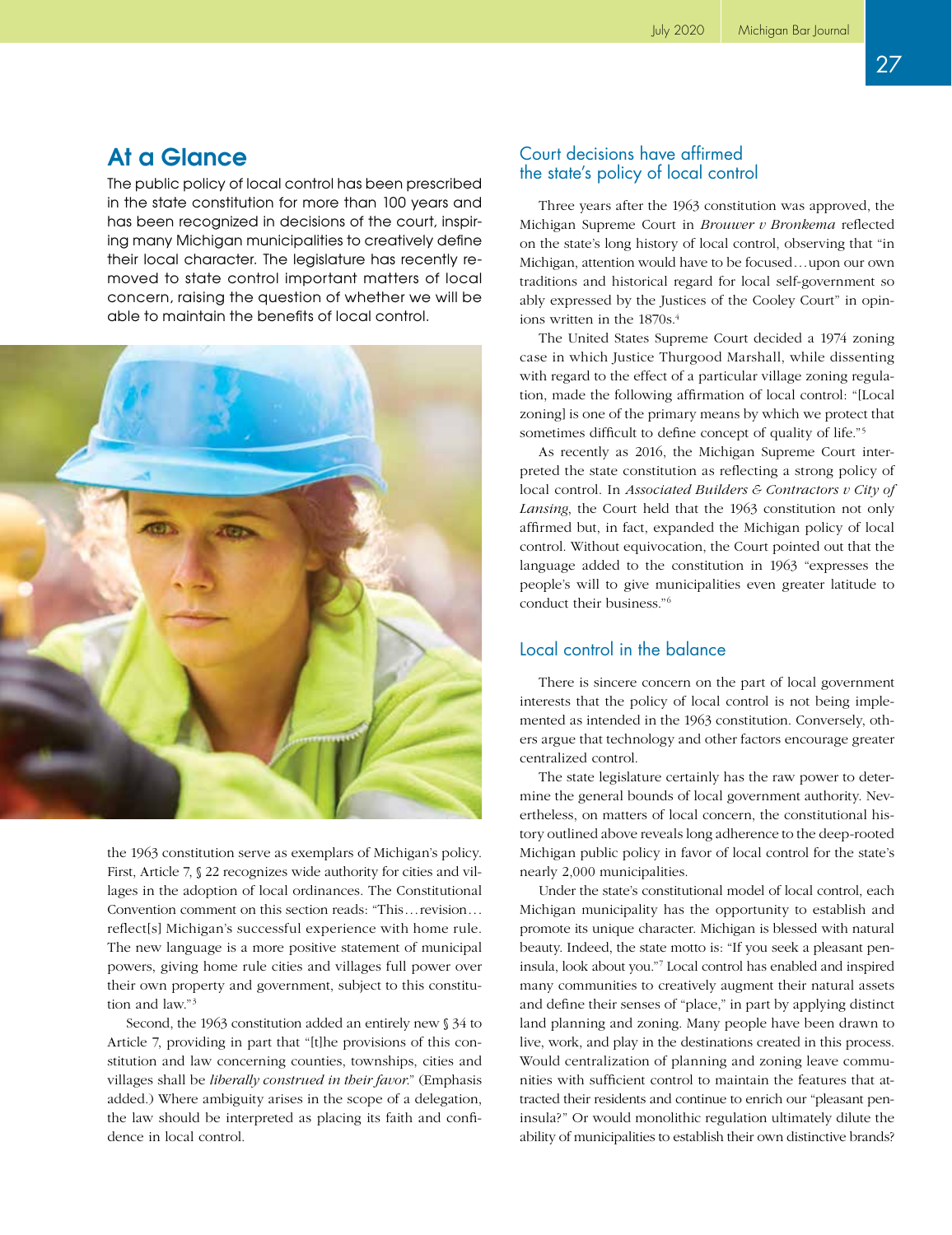

The United States Supreme Court has remarked that "regulation of land use is perhaps the quintessential state activity."8 There is little doubt that zoning is the predominant authority for land use regulation, and this authority has consistently been delegated to local government. In *Hess v West Bloomfield Township*, the Michigan Supreme Court recognized the interrelationship between important uses of land, and that weakening the right of a municipality to regulate a particular type of land use could erode the efficacy of zoning in the balance of the community.<sup>9</sup> More recently, the Court observed that "[a]ll property is held subject to the right of the government to regulate its use...so that it shall not be injurious to the rights of the community or so that it may promote its health, morals, safety and welfare,"10 and that, accordingly, the local government "has a cognizable compelling interest to enforce its zoning laws."11 The Court further recognized that "[r]eserving areas for commercial activity both protects residential areas from commercial intrusion and fosters economic stability and growth."12 In other words, a single uncontrollable type of land use might have the effect of undermining a community's growth, development, and quality of life.

Local zoning regulation for one particular type of use was weakened in 2011 when the Michigan legislature narrowed local discretion in the review of proposals for new gravel mining operations.13 This action can be examined as a case in point to illustrate the concern of local government interests in the chronicle of diminishing local control in Michigan.

The overarching structure for local zoning in Michigan is revealed in the state's zoning enabling act (MZEA). In particular, the provision that organizes and provides the objectives of zoning in the state authorizes local governments to divide the community into land use districts "to meet the needs of the state's citizens for food, fiber, energy, and other natural resources, places of residence, recreation, industry, trade, service, and other uses of land, to ensure that use of the land is situated in appropriate locations and relationships."14 Implicit in this statutory authorization, even where a regulated land use has a business model that extends beyond local borders, such as industry and trade with broad markets, zoning for the physical use itself is recognized to be a matter of local concern. The MZEA further explains that "[a] zoning ordinance shall be made with reasonable consideration of the character of each district, [and] its peculiar suitability for particular uses."15

On a national basis, a challenge to the exercise zoning in the manner provided in the MZEA was resolved in a 1926 Ohio case. As part of its landmark decision, the United States Supreme Court held that local zoning authority could rightly be used to separate residential neighborhoods from heavy industrial uses.16 Similarly, in 1939, the Michigan Supreme Court expressed that local ordinances could regulate "municipal development, the security of home life, the preservation of a favorable environment in which to rear children...[and] the stabilization of the use and value of property..."17

So, from the time of the first Michigan zoning enabling act in 1921<sup>18</sup> until 1982, determining the location of land uses, including gravel mining operations, has been a matter of local concern, delegated to local governments.

In 1982, however, the Michigan Supreme Court decided *Silva v Ada Township*, and judicially established gravel mining as a preferred use entitled to zoning approval absent "very serious consequences."19 This new standard greatly reduced